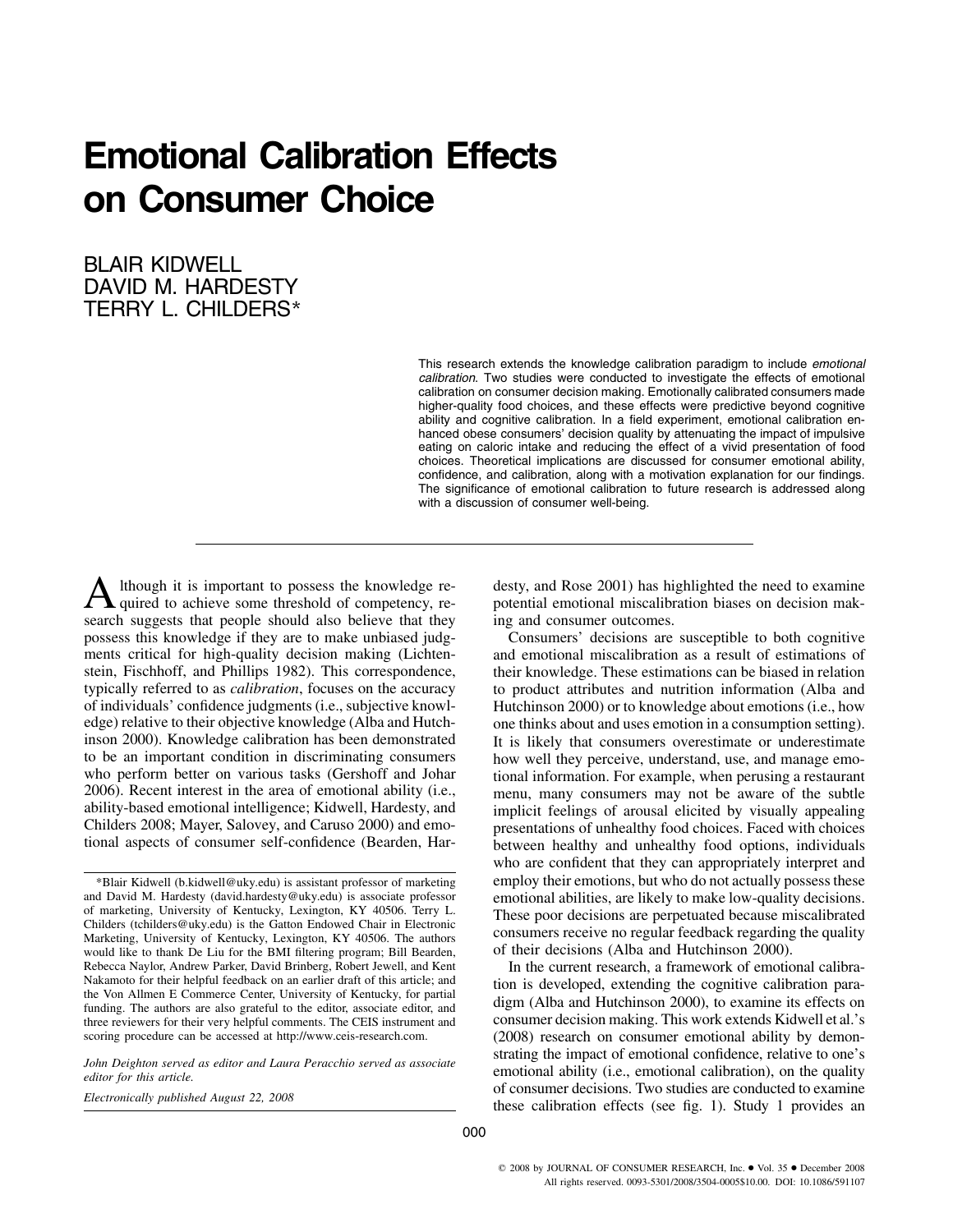#### **FIGURE 1**

CONCEPTUAL MODEL OF EMOTIONAL (AND COGNITIVE) CALIBRATION ON CONSUMER DECISION QUALITY



NOTE.—Dashed lines represent linear combination of subjective and objective variables.

assessment of emotional calibration on consumer food choices while considering the effects of cognitive ability and cognitive calibration. Four levels of calibration/miscalibration are examined in support of our theoretical framework. In study 2, a field experiment is conducted with a high-risk group of obese consumers to examine the moderating influence of emotional calibration on the relationship between impulsive eating and caloric intake. Additionally, we examine whether obese consumers are vulnerable to vivid presentations of food choices (Keller and Block 1997) and whether emotional calibration mitigates the impact of these vivid food presentations. In the next sections, emotional calibration is described in terms of its two components, emotional ability and emotional confidence, and that is followed by a motivational explanation of emotional calibration and its influence on consumer decision making.

# **THEORETICAL BACKGROUND**

# Emotional Ability

Mayer and Salovey (1997) introduced a mental ability framework of *emotional intelligence* (also known as *emotional ability*; the two terms are used interchangeably) that captures multiple abilities to reason about emotional information. Kidwell et al. (2008) have extended this framework to the domain of consumer behavior to capture emotional ability related to consumer outcomes. Consumer emotional intelligence (CEI) represents a person's ability to skillfully use emotional information to achieve a desired consumer outcome. It comprises a set of first-order emotional abilities that allow individuals to recognize the meanings of emotional patterns that underlie decision making and to reason and solve problems on the basis of these abilities (Kidwell et al. 2008; Mayer and Salovey 1997). It encompasses consumers' ability to interpret their own emotions, understand how a decision or purchase might make them feel, and regulate their emotions in a consumption setting. Emotional ability is distinct from cognitive ability, which is defined as the amount of domain-specific knowledge that is acquired over time through experience or innate individual differences (Wood and Lynch 2002).

Prior psychological research has suggested that higher emotional ability is associated with increased performance and often predicts beyond cognitive ability (Matthews, Zeidner, and Roberts 2003). Recently, Kidwell et al. (2008) reported that consumer emotional ability predicted healthy food choices and superior product selection beyond knowledge about nutrition and product attributes, respectively. In addition, they demonstrated that CEI (i.e., emotional ability) predicted consumer outcomes better than an assessment of general emotional intelligence using the Mayer Salovey Caruso Emotional Intelligence Test (MSCEIT; Mayer et al. 2003). Consumer emotional ability provides an objective assessment of emotional knowledge and plays an important role in emotional calibration.

## Emotional Confidence

Despite the importance of emotional ability, it is also important to understand how consumers' confidence in their emotional ability (i.e., subjective emotional knowledge) affects decision making. Research has indicated that confidence can play an important role in how consumers think and behave (Bearden et al. 2001; Brucks 1985). Confidence in knowledge refers to individuals' certainty of estimates or predictions of future performance based on their perceptions of their knowledge and experience (Raju, Lonial, and Mangold 1995); it confers one's level of ambiguity and pre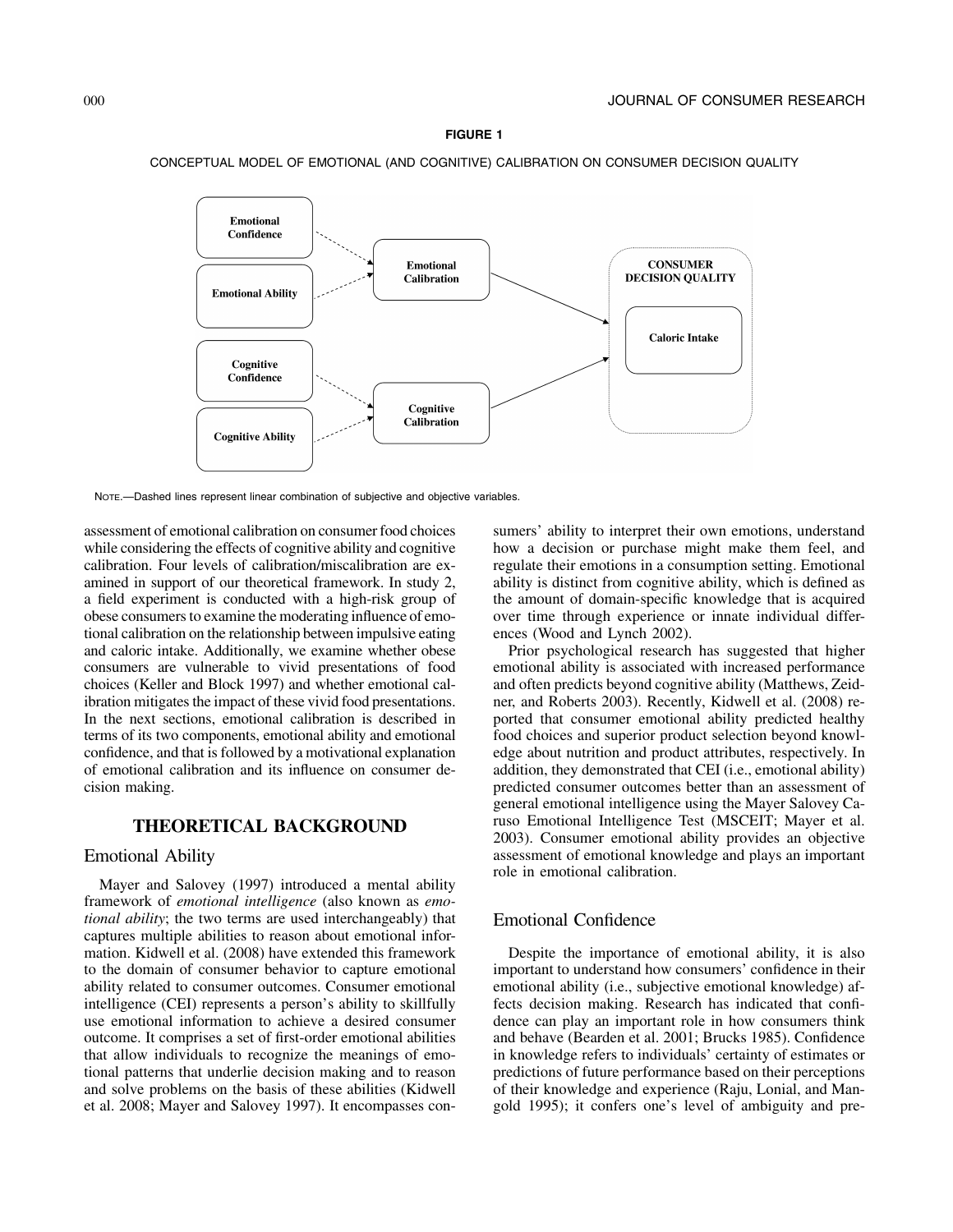sumption inherent in judgments and decisions (Russo and Shoemaker 1992).

While the consumer literature has explored cognitive confidence (Moorman et al. 2004), the concept of emotional confidence is just beginning to gain attention. New conceptualizations of confidence are emerging that suggest that confidence may exhibit both cognitive and emotional components. For example, Bearden et al. (2001) have suggested that self-confidence comprises consumers' perceptions that they are able to acquire and use information (cognitive element) as well as their confidence in being protected from harm resulting from being misled, deceived, or treated unfairly (emotional element).

While cognitive confidence, which is based on past selfknowledge, provides the individual with information about future behavior (Alba and Hutchinson 2000), there exist unknown aspects of future behavioral performance that cannot be calculated based on cognitive knowledge. These unknown elements of a decision can evoke feelings of uncertainty, making perceptions of cognitive knowledge less relevant. To engage in future behavior, individuals must overcome uncertainty toward outcomes by overcoming feelings about their own capacities to come to terms with the emotions they feel toward the behavior (Barbalet 2001). These feelings can include doubt, frustration, distrust, safety, and even pride. Those who struggle with feelings of doubt, frustration, and distrust toward potential negative consequences associated with their behaviors will likely exhibit lower emotional confidence.

## Emotional Calibration

While the influence of confidence on decision making is important, research suggests that people are "wrong too often when they are certain that they are right" (Fischhoff, Slovic, and Lichtenstein 1977, 561). Alba and Hutchinson (2000) posit that judgments are routinely biased, posing several problems, including lower-quality decisions. Miscalibrated individuals typically receive no feedback regarding their judgments; thus, their poor decisions are reinforced and then become routine. Similarly, consumers who believe that they possess high levels of emotional ability but who are wrong in their perceptions may be even more disadvantaged in making effective consumer-related decisions because emotions have such power to influence daily decisions (Schwarz and Clore 1996). Thus, consumers who are emotionally calibrated not only possess high levels of emotional ability but also are confident in their feelings toward these emotional abilities, including feelings of self-assurance and conviction. Emotionally calibrated individuals are likely to be more motivated because their heightened confidence and objective emotional ability support their confidence. Consequently, these consumers are better equipped to make high-quality decisions.

# Motivational Impact of Emotional Confidence

Confidence may have an adaptive value in providing motivational effects in various settings. For example, Moorman et al. (2004) reported that consumers were motivated to locate themselves in healthy food aisles when they were confident in their nutrition knowledge. Motivation was attributed to their desires to be consistent in their decision making. Those who were confident were likely to make higher-quality decisions as a result of increased motivation to be consistent. Simmel (1964) suggested that confidence is a basic foundation of motivation and can be thought of as a specific form of self-understanding about one's abilities, feelings, and knowledge. This self-understanding represents individuals' feelings about their capacities to achieve their goals, which is essential for engaging in all forms of action (Barbalet 2001).

Researchers have acknowledged that emotional experiences powerfully alter individuals' perceptions of the world (Schwarz and Clore 1996). For example, emotions such as anxiety, shame, dejection, and despair are associated with inactivity; they can raise levels of uncertainty and reduce inclinations toward action (Loewenstein et al. 2001). In contrast, emotions of self-assurance and conviction motivate an individual to work hard toward achieving a goal to be consistent with those emotions. Heightened confidence generates an assured expectation, which is the basis of, and a motive for, behavioral performance (Ortony, Collins, and Clore 1988). Thus, increases in confidence are often associated with increases in motivation levels. Consumers who feel little doubt, anxiety, or shame are better able to project their conviction and confidently apply their objective knowledge toward a decision within that domain of confidence.

# **HYPOTHESES**

# Emotional Calibration on Decision Quality

Considerable support is available to show that food choices affect consumers' health—an observation that is particularly salient as obesity prevalence rises (Livingstone and Black 2003; Nestle 2003). The obesity epidemic represents one of the most challenging public health problems of our time (Flegal et al. 2002), and its prominence underscores the need to address the unhealthy food choices of all consumers with preventive and treatment-oriented goals.

Researchers have focused on explaining why people make poor food choices by examining biased estimates of meal size (Chandon and Wansink 2007a) and biased underestimates of caloric intake relative to body mass index (BMI; Livingstone and Black 2003). These studies have provided important insights into caloric underestimation biases, but a growing body of research has suggested that poor food choices are influenced by the emotions felt or anticipated in the consumption setting (Tice, Bratslavsky, and Baumeister 2001). For example, people who are upset often indulge their impulses by eating high-caloric snacks to make themselves feel better (Tice et al. 2001). These biases in emotional processing, while not well understood, can have an important impact on consumer food choices; such biases often lead to overeating, particularly among obese individuals (Chua, Touyz, and Hill 2004). Consumers are likely to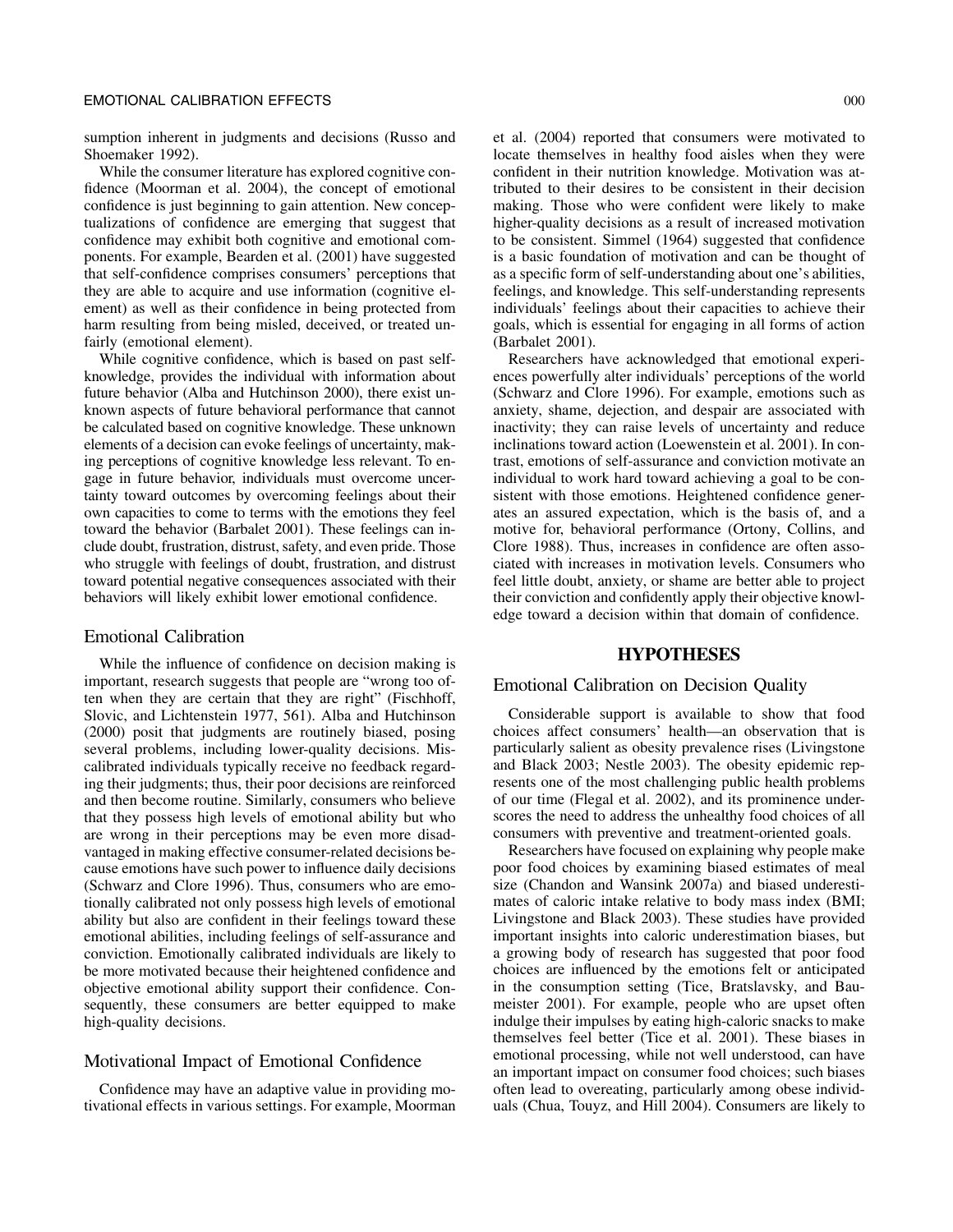# make better food choices when they possess higher levels of emotional ability and higher levels of confidence in those abilities. These emotionally calibrated consumers are expected to make higher-quality decisions relative to miscalibrated consumers. Thus, we predicted the following:

**H1:** Emotionally calibrated versus miscalibrated consumers will make higher-quality food decisions.

To provide a strong test of this relationship, cognitive ability was included in our analysis as a control variable to account for objective cognitive knowledge about nutrition (i.e., caloric contents of various foods). In addition to the effects of cognitive knowledge, we included the influence of cognitive calibration to account for what consumers think they know and what they actually know about caloric contents of foods (Alba and Hutchinson 2000). As such, we assessed cognitive calibration to provide empirical evidence for the effects posited by Alba and Hutchinson (2000) and to show that emotional calibration operates beyond cognitive calibration to affect decision quality.

# Levels of Emotional Miscalibration

Four levels of emotional miscalibration were examined to provide a more systematic and complete understanding of the interplay between emotional ability and confidence. The combinations of emotional confidence and emotional ability provided a means to differentiate groups along these dimensions. Alba and Hutchinson (2000) did not differentiate between calibration for low versus high ability and confidence.

*Overconfident Miscalibrated: High Confidence/Low Ability.* This group consisted of consumers with higher levels of emotional confidence but lower emotional ability. While emotional confidence drives motivation, decision outcomes can suffer as a result of too much confidence without the necessary emotional ability to facilitate accurate decisions. Overconfident individuals may approach food choice decisions boldly because their motivation is high, but they may ultimately perform poorly if they lack the necessary abilities to anticipate important emotions such as the regret they might feel if they deviate from their diet. These consumers were expected to make poor decisions regarding their caloric intake.

*Underconfident Miscalibrated: Low Confidence/High Ability.* The second group consisted of consumers who possessed relatively high levels of emotional ability but lacked confidence in their ability. Emotionally underconfident consumers suffer anxiety when they make consumerrelated decisions, and this can lead to frustration and despair. This lack of emotional confidence can demotivate to the point of inactivity at which point the decision, if any, may be poor. However, because these individuals have greater emotional ability, they were expected to make higher-quality decisions than overconfident consumers.

## 000 JOURNAL OF CONSUMER RESEARCH

*Calibrated: High Confidence/High Ability.* The third group comprised emotionally calibrated consumers, those who possessed greater levels of emotional ability and also heightened confidence in those abilities. Higher levels of confidence may motivate performance through feelings such as pride in performing well and feelings of self-assurance in making a decision that is relatively free of anxiety and frustration. In addition, these consumers possess greater emotional ability that supports their higher levels of confidence and leads to higher-quality consumer decisions (Alba and Hutchinson 2000).

*Calibrated: Low Confidence/Low Ability.* The fourth group consisted of consumers who were lower in emotional ability and lower in confidence. These consumers were calibrated, but they did not show the emotional ability or the confidence needed to make effective decisions. Although Alba and Hutchinson (2000) did not distinguish between types of calibration, it is important to assess this category of emotional calibration to provide evidence that the nature of emotional calibration, and not just the matching of ability and confidence, is critical for higher-quality decision making. Calibrated individuals lacking ability and confidence were expected to differ significantly from highly calibrated consumers with high ability and high confidence. Additionally, consumers with low ability and low confidence were expected to underperform relative to the miscalibrated groups. Therefore, we hypothesized the following:

**H2:** Highly emotionally calibrated consumers (high confidence–high ability) will make higher-quality food decisions than miscalibrated consumers or those who are calibrated at lower levels (low confidence–low ability).

# **STUDY 1**

The influence of emotional calibration on the quality of consumer food choices (hypothesis 1) was assessed while controlling for the impact of both cognitive ability and cognitive calibration. Additionally, emotional calibration was categorized into four groups, based on higher and lower levels of confidence and ability, to more thoroughly examine the nature of emotional calibration on decision making (hypothesis 2). The following sections detail the laboratory study designed to test these hypotheses.

## Method

*Sample and Data Collection.* Participating in a laboratory study at the University of Kentucky were 231 undergraduate business students. Each participant was provided with a Web address and password and asked to complete an online questionnaire. The questionnaire included measures of objective nutrition knowledge, emotional ability, and subjective confidence ratings, and it took approximately 25–35 minutes to complete. Once participants completed the assessment, they were given a scenario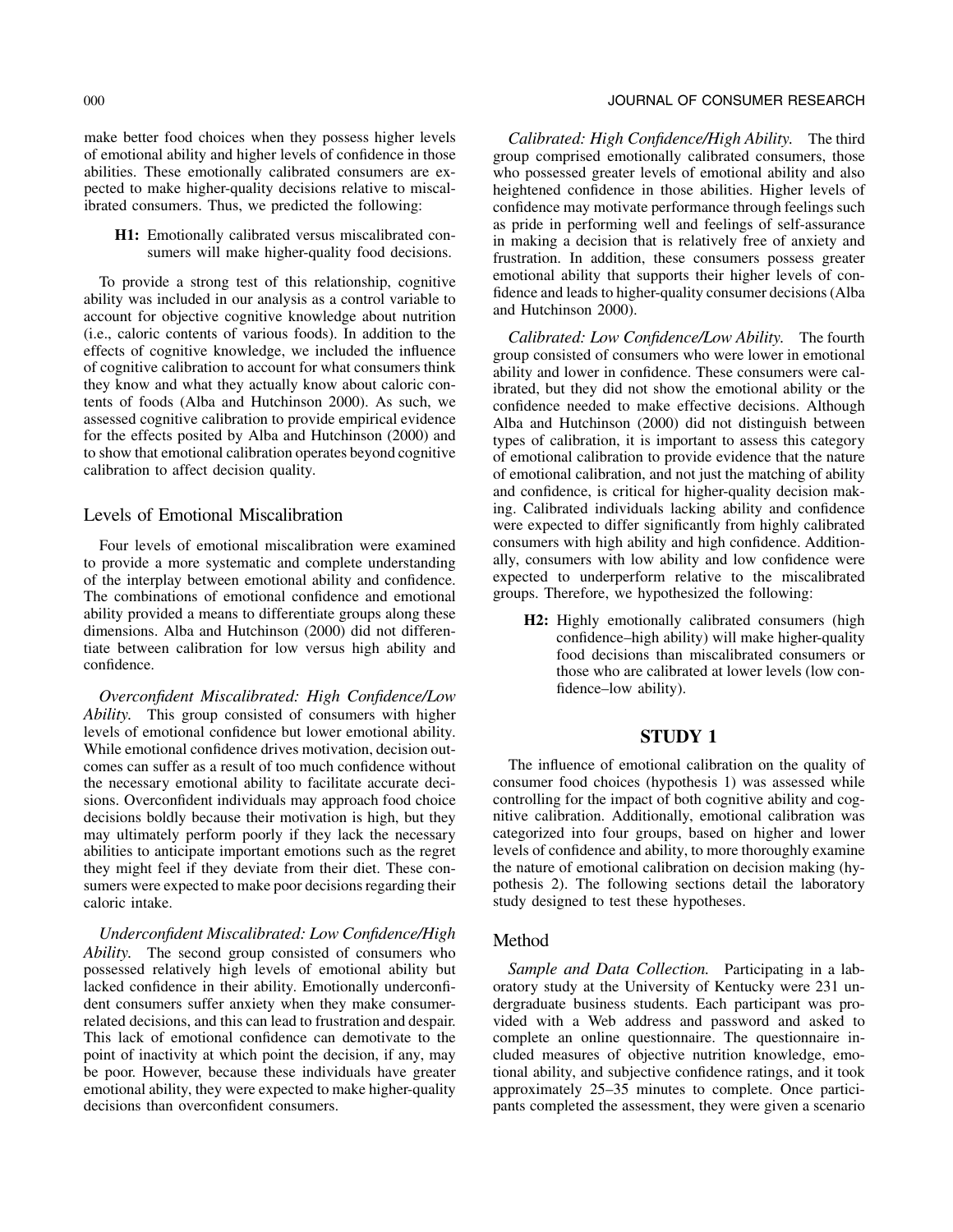## EMOTIONAL CALIBRATION EFFECTS 000

in which they were asked to decide what foods they would eat for an entire day from a menu at a local restaurant that offered a wide range of healthy and unhealthy options (similar to tasks used by Chandon and Wansink [2007a] and Kozup, Creyer, and Burton [2003]). They were instructed to consider main courses, appetizers, drinks, and desserts as part of a daily food intake that would help them maintain a healthy diet and hold constant their dietary goals, whether to gain, lose, or maintain weight. Fixing the goal level was intended to rule out the potential alternative explanation that goal level accounted for the resulting caloric intake values. In study 2, the goal level was allowed to vary. Price considerations were removed by omitting prices. Once participants made food choices, they were debriefed.

#### Measures

*Emotional Ability.* Emotional ability was assessed using the Consumer Emotional Intelligence Scale (CEIS; Kidwell et al. 2008), which has been adapted to the domain of consumer behavior from the more general MSCEIT (Mayer et al. 2003). The CEIS is similar in structure and format to the MSCEIT and has undergone extensive psychometric evaluations. Similar to the MSCEIT, CEIS uses valid indicator scores based on expert judgments to provide an objective assessment of consumer emotional ability. Findings supported the CEIS as a reliable and valid measure of emotional intelligence in the domain of consumer behavior (Kidwell et al. 2008; http://www.ceis-research.com). Split-half reliability for the CEIS was 0.82.

*Emotional Confidence.* Emotional confidence was measured by subjective probability ratings (Kahneman and Lovallo 1993; Sniezek, Paese, and Switzer 1990). Respondents were instructed to express the degree of confidence in their answers on a percentage scale, with a range of 0%–100%, referred to as single-item judgments because they assessed confidence for each ability item (Treadwell and Nelson 1996). Similar measures were used to assess cognitive confidence.

*Cognitive Ability.* The cognitive ability (i.e., objective knowledge) measure was patterned after that of Moorman et al. (2004) and is based on the respondent's knowledge regarding the nutrition content of a variety of typical foods. A series of 40 true/false items was administered, comparing the nutritional content of two portions of food items. For example, participants were asked which has more calories—a 1/2 cup of spaghetti sauce or 2 tablespoons of butter. Cognitive ability scores were calculated by summing the correct items from the battery of 40 items. Reliability for this objective nutrition index was .90 and was assessed using the Proportional Reduction in Loss (PRL) index developed by Rust and Cooil (1994) and employed by Hardesty, Bearden, and Carlson (2007). The correlation between cognitive and emotional ability was 0.10 ( $p = .14$ ).

*Emotional and Cognitive Miscalibration.* Calibration was based on the degree of correspondence between confidence judgments and objective measures. For each item in the CEIS, subjective emotional knowledge (confidence judgments ranging from 0% to 100%, converted to .0 to 1.0) was subtracted from objective emotional knowledge (emotional ability assessments ranging from .00 to 1.00; based on expert percentages of correctness averaged across all CEIS items) to form an overconfidence/underconfidence score. The absolute value of this score was averaged across the 18 CEIS items to assess emotional miscalibration  $(M = .38, SD = .10)$ . A similar measure was created for cognitive miscalibration  $(M = .12, SD = .09)$ . The correlation between emotional and cognitive miscalibration was .03 ( $p = .59$ ).

*Decision Quality.* Consumer decision quality was the dependent variable in both of our studies and was assessed as the total calories of foods chosen. Total calories was calculated based on quantities cross-referenced from nutritional guides (e.g., http://www.calorieking.com) and should be minimized to maintain a healthy diet. This measure is similar to measures used in recent studies on cognitive biases in food choice decision making (Chandon and Wansink 2007b).

# Results

*Emotional Miscalibration and Cognitive Ability.* Regression results revealed that emotional miscalibration was positively related to total calories ( $\beta = .23, p < .01$ ; all betas reported are standardized unless otherwise noted), suggesting that individuals who are more calibrated (i.e., less miscalibrated) selected fewer calories—in support of hypothesis 1. Emotional miscalibration explained 5.4% of the variation in total calories. Hierarchical regression was employed to determine whether emotional miscalibration predicted beyond cognitive ability. The relationship between cognitive ability and total calories was negative as expected ( $\beta = -.43, p < .01$ ). Cognitive ability explained an initial 18.4% of the variance in total calories. A second regression was conducted that included both cognitive ability and emotional miscalibration. Emotional miscalibration contributed an additional 4.4% explanatory power beyond cognitive ability  $(F(2, 228) = 13.12, p < .01)$ . Together, cognitive ability and emotional miscalibration explained 22.8% of the variation in total calories. No effects of multicollinearity were evidenced between cognitive ability and emotional miscalibration ( $r = -.08$ ,  $p = .22$ , VIF = 1.3).

*Emotional Miscalibration and Cognitive Miscalibration.* Hierarchical regressions were also conducted to examine the predictive ability of emotional miscalibration beyond cognitive miscalibration. Results revealed that cognitive miscalibration was marginally related to total calories  $(\beta = .12, p = .07)$ . Cognitive miscalibration accounted for an initial 1.4% of the variance in caloric intake. A regression including both cognitive miscalibration and emotional miscalibration indicated that emotional miscalibration significantly accounted for an additional 5% variance beyond cog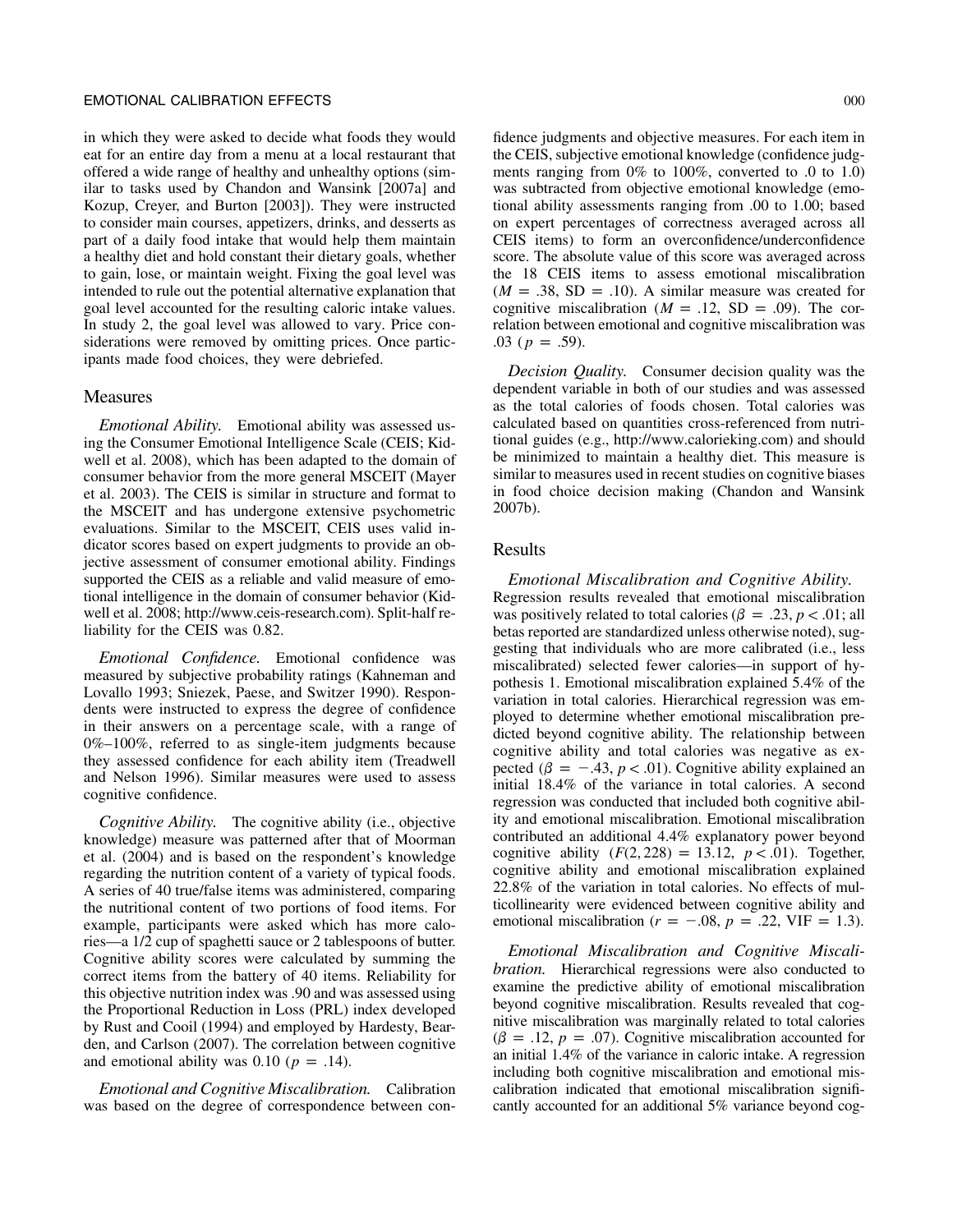nitive miscalibration ( $\beta = .23$ ,  $F(1, 226) = 12.19$ ,  $p =$ .01). No effects of multicollinearity were evidenced between cognitive and emotional miscalibration ( $r = .04$ ,  $p = .50$ ,  $VIF = 1.7$ ).

*Levels of Emotional Miscalibration.* To further investigate the underlying components of emotional calibration and to discover how these components (i.e., ability and confidence) combine to influence food choice decision making, we evaluated the four subgroups (all combinations of high or low ability and confidence). To create these four conditions we performed a median split on emotional ability and emotional confidence. Three dummy variables were used to represent the four conditions included in table 1.

The regression analysis included cognitive ability as a control variable with the four groups coded as three dummy variables relative to the baseline category of individuals low in confidence and ability. Results revealed that the high confidence–high ability ( $\beta = -.15$ ,  $p < .05$ ) condition significantly predicted total calories. The low confidence–high ability ( $\beta = -.11$ ,  $p = .08$ ) condition was marginally related to total calories (table 1). Moreover, the high confidence and low ability condition was not significantly different from low confidence–low ability ( $\beta = -.02$ ,  $p =$ .72). Importantly, hierarchical regression results revealed that the dummy variable representing high ability and high confidence predicted total calories beyond cognitive ability. By including the dummy variable for high confidence and high ability, 2% explanatory power was added. Together, these results support hypothesis 2.

Overall, study 1 provided evidence for the influence of emotional calibration on caloric intake beyond the influences of cognitive ability and cognitive calibration. Having established emotional calibration as an important predictor of food choice, the second study was conducted to assess the effects of calibration for caloric intake on a field sample of obese individuals.

# **STUDY 2**

The goal of study 2 was to examine the potential beneficial effects of emotional calibration on a highly vulnerable population of food choice decision makers: obese consumers. Specifically, this study was conducted to determine whether emotional calibration moderates the relationship between impulsive eating and caloric intake for obese consumers. Furthermore, we tested whether obese consumers are vulnerable to visually based food stimulation and whether emotional calibration mitigates this effect (Wansink, Painter, and North 2005).

# Impulsive Eating

Increasingly, obese Americans are overindulging in unhealthy foods (Flegal et al. 2002), a tendency often attributed to the extent of their impulsivity (Ramanathan and Williams 2007; Rook and Fisher 1995; Sengupta and Zhou 2007; Vohs and Faber 2007). A recent study by Ramanathan and Menon (2006) suggests that impulsivity is characterized by generalized reward sensitivity and activation of chronic pleasureseeking goals. Further, Ramanathan and Williams (2007) found support for impulsivity to indulge in food consumption through persistence of positive hedonic emotions. In line with this theorizing, we expected that well-calibrated motivated consumers would be more likely to temper chronic pleasure-seeking goals and to possess lowered sensitivity to short-term rewards. Thus, we examined how emotional calibration might attenuate the relationship between impulsive eating and unhealthy food choices for obese individuals. We expected higher levels of calibration to weaken the positive relationship between impulsivity and caloric intake and miscalibration to strengthen this relationship. Thus, we predicted the following:

**H3:** Emotional calibration will moderate the relationship between impulsive eating and caloric intake.

# Vivid Menu Displays

Impulsive individuals act spontaneously and are often prompted by physical proximity to a product or through an emotional attachment (Rook and Fisher 1995). Studies have consistently reported that food consumption is influenced by various environmental stimuli, such as advertisements, promotions, and container size (Wansink 1996; Wansink and Ray 1996). New TV spots recently created by the Ad Coun-

| MULTIGROUP ANALYSIS OF EMOTIONAL CALIBRATION |                      |                         |   |    |         |             |            |
|----------------------------------------------|----------------------|-------------------------|---|----|---------|-------------|------------|
| Group                                        | Emotional<br>ability | Emotional<br>confidence | D | D, | $D_{3}$ | Coefficient | t-value    |
|                                              | Low                  | Low                     |   | 0  | 0       |             |            |
| 2                                            | Low                  | High                    |   |    | 0       | $-.02$      | $-.33$     |
| 3                                            | High                 | Low                     |   |    |         | $-.11$      | $-1.74*$   |
| 4                                            | High                 | High                    |   | 0  |         | $-.15$      | $-2.12**$  |
| Cognitive ability                            |                      |                         |   |    |         | $-.42$      | $-7.21***$ |

**TABLE 1**

 $NOTE. - R^2 = .21.$ 

\*Significant at  $p$  < .10.

\*\*Significant at  $p < .05$ .

\*\*\*Significant at  $p < .01$ .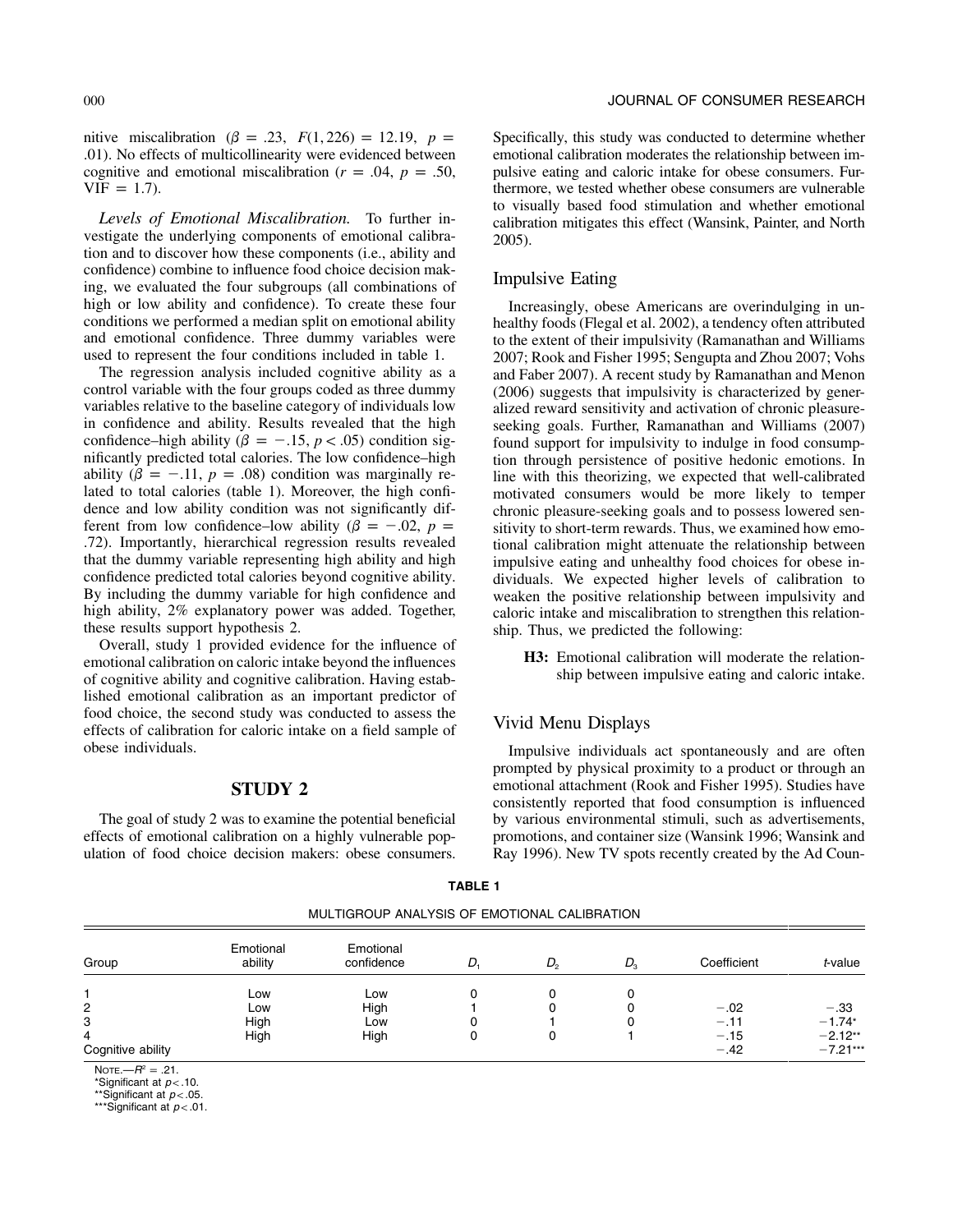## EMOTIONAL CALIBRATION EFFECTS 000

cil and the U.S. Department of Health and Human Services focus on obesity, but critics already claim that the ads "don't address the obesity problem in a *vivid* enough way to get people's attention" (Stobbe 2007, emphasis added). Supporting this concern is research reporting that vivid presentations of information can influence consumption (Keller and Block 1997). Similarly, visual cues such as portion or container size can guide consumption; when this cue is removed, food consumption can increase without the consumer being aware of increased satiation (Wansink et al. 2005). Likewise, individuals exposed to more vivid presentations of food, such as tantalizing depictions of dishes displayed on a menu cover, would more likely select highercaloric foods. Consistent with this research, we predicted that vividness should also have an impact on the caloric intake of obese consumers and that those with higher emotional calibration would be better able to resist the temptations of vivid menu presentations.

**H4:** Emotional calibration will moderate the relationship between vividness and caloric intake.

# Method

*Pretest.* Keller and Block (1997) manipulated vividness by constructing a message that included pictures and text so as to avoid confounding modality with vividness. We followed their guidelines in developing a vivid menu cover that presented selected foods available from a restaurant. A pretest of 26 individuals was conducted to develop this vividness manipulation. Participants completed items assessing the vividness of various combinations of vivid and nonvivid menu covers. Five items similar to those used in Keller and Block (1997) were included on a 5-point scale ( $\alpha = .91$ ) to measure vividness. Based on the pretest, we selected a menu cover that featured vivid pictures and descriptions of available foods, some healthy and some unhealthy. To maintain comparability in manipulating vividness without confounding modality, the nonvivid condition also contained pictures and text. The vividness means for these two menu covers were 4.40 and 3.10  $(t(24) = 5.52, p < .01)$ , thus providing evidence that our vividness manipulation was perceived as intended.

*Sample and Procedure.* We used a panel of obese consumers that was maintained by a professional marketing research firm (Survey Sampling; http://www.surveysampling. com). A total of 105 adult obese consumers were recruited and participated in this online experiment. Panel members were not informed in Survey Sampling's e-mail invitation that they were selected because of their obesity. To verify that they would be classified as obese, we required them to first complete two online interactive screening questions asking their height in inches and their weight in pounds. Software was programmed to intercept this information and compute their BMI. Only individuals with a BMI of 30 or greater were included in the study. This criterion represents an accepted cutoff for obese individuals (Nestle 2003). Individuals satisfying this criterion were automatically passed to one of two Web sites containing the manipulations and materials for the study. The software also contained an algorithm that randomly assigned participants across conditions. The Web sites contained the two vividness manipulations for a hypothetical restaurant. Participants initially read a brief cover story indicating that they were to select foods from a restaurant that may open in their area in the coming months, based on what they would eat in a typical day. Following this, participants made food selections (as in study 1) and completed the measures contained in the online survey.

*Measures.* Emotional ability and confidence were assessed, as in the prior study, through CEIS (split-half reliability  $= 0.76$ ) and through subjective probability estimates of the CEIS items. Participants responded to a scale using a 5-point semantic differential anchored by uninformative/ informative to assess the degree to which they processed the menu cover (Petty, Cacioppo, and Schumann 1983). Five items similar to those from Keller and Block (1997) were again used to measure the vividness of the menu covers  $(\alpha = .89)$ . After the participants had completed the food choice task, a 9-item impulsive eating scale adapted from Rook and Fisher (1995;  $\alpha = .86$ ) was administered. Emotional miscalibration and caloric intake were calculated as in study 1.

#### Results

*Manipulation Checks.* Average ratings for the vivid condition were significantly higher (4.47) than those for the nonvivid condition (3.76;  $t(103) = 4.26$ ,  $p < .01$ ), supporting the effectiveness of the manipulation. The vividness conditions did not vary in terms of the reported amount of processing of the menu covers  $(2.83 \text{ vs. } 2.90; t(103)) =$ .76,  $p = .45$ ). Additionally, respondents were asked at the end of the survey to report their eating goals: whether they wanted to lose weight (75%), gain weight (0%), maintain weight (14%), or had no eating goals (11%). Levels of miscalibration exhibited no differences across goals, suggesting that calibrated and miscalibrated consumers reported similar eating goals.

*Tests of Hypotheses.* To test the moderated influence of emotional miscalibration on the relationship between impulsivity and caloric intake, regression analyses were conducted in which impulsive eating, emotional miscalibration, and the miscalibration  $\times$  impulsive eating interaction were regressed onto total calories. The regression accounted for 12% of the variation in total calories. Importantly, results revealed a significant interaction between impulsive eating and emotional miscalibration ( $\beta$  = .22, *t*(98) = 2.33, *p* < .05), which supports hypothesis 3. With emotional miscalibration as the moderator, a simple slopes analysis was conducted (i.e., the slopes at the mean and one standard deviation above and below the mean; Aiken and West 1991). Results revealed, as expected, that higher levels of emotional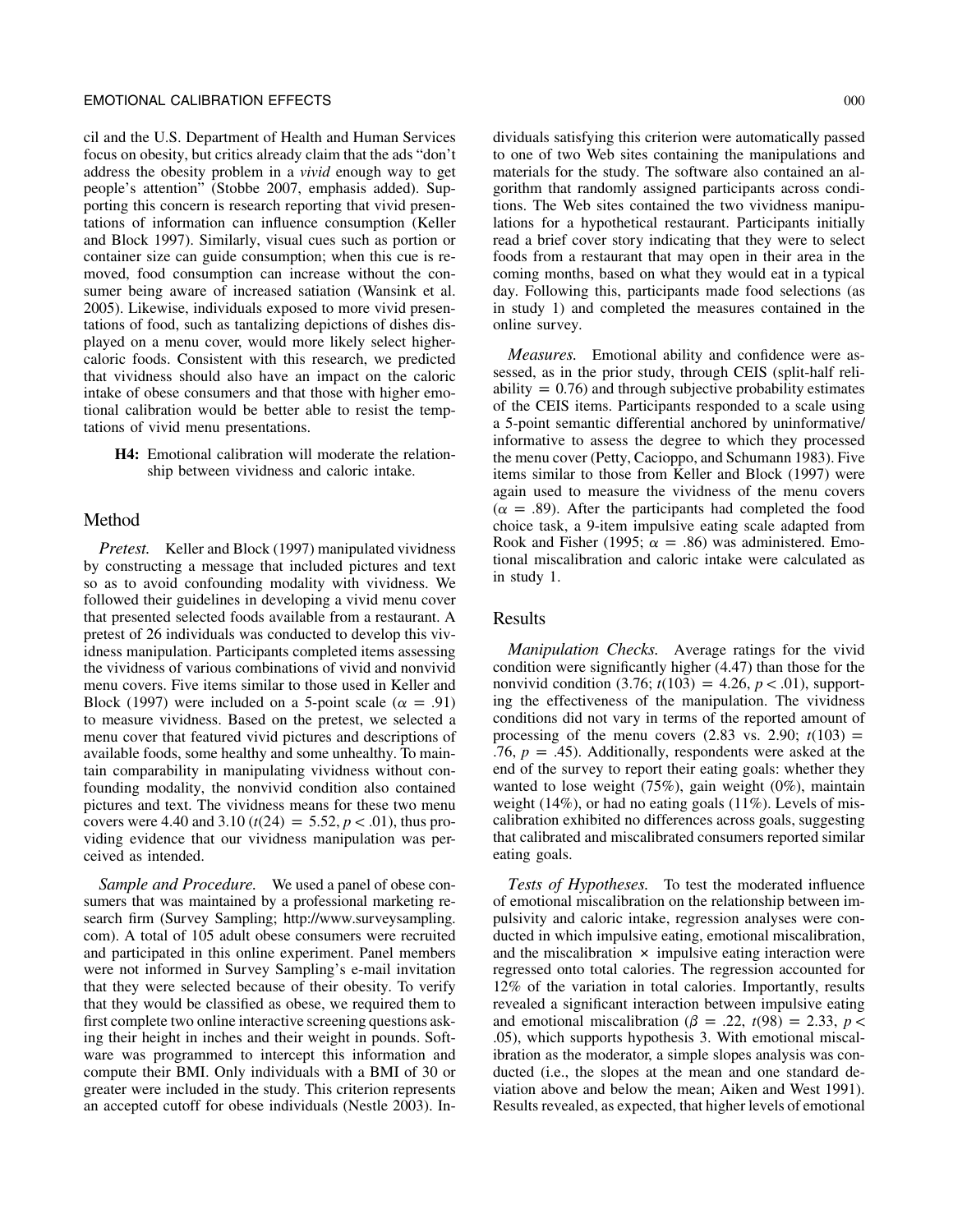#### **FIGURE 2**

SIMPLE SLOPES ANALYSIS AT LEVELS OF EMOTIONAL MISCALIBRATION (IMPULSIVENESS  $\times$  MISCALIBRATION ON CALORIC INTAKE)



NOTE.—A low level of miscalibration is one standard deviation below the mean (more calibrated). A medium level is at the mean, and a high level is one standard deviation above the mean (more miscalibrated): high miscalibration ( $\beta = 3,479.40$ ,  $t(98) = 2.92$ ,  $p < .01$ ), moderate miscalibration ( $\beta =$ 1,093.46,  $t(98) = 1.24$ ,  $p > 10$ ), and low miscalibration  $(\beta = -231.29,$  $t(98) = 27$ ,  $p = 79$ ). Betas are unstandardized.

miscalibration strengthened the positive influence of impulsivity on the amount of calories selected (more unhealthy decisions), whereas emotional calibration reduced this effect (fig. 2). These results suggest that emotional calibration aids obese consumers by attenuating the impact of their impulsive eating tendencies on caloric intake. In contrast, miscalibrated consumers were less able to regulate their impulsiveness.

As an initial test of vividness effects, we assessed the direct relationship of vividness onto caloric intake. We found that vivid menu displays resulted in participants choosing modestly higher levels of total calories as compared with the effects of nonvivid menus ( $\beta = .23$ ,  $p < .05$ ). Next, vividness, emotional miscalibration, and the emotional miscalibration  $\times$  vividness interaction were regressed onto total calories. The regression accounted for 18% of the variation in total calories. Importantly, results revealed a significant interaction between vividness and emotional miscalibration  $(\beta = .27, t(98) = 2.52, p < .05)$  in support of hypothesis 4. These results suggested that a vivid presentation of food selections affected obese individuals who lacked emotional ability and/or confidence, while such presentations did not affect emotionally calibrated obese individuals. A simple slopes analysis (Aiken and West 1991) conducted at levels of miscalibration revealed that vividness was more positively related to total calories when miscalibration was high

versus low (fig. 3). These results indicated that obese individuals who are high in miscalibration are particularly vulnerable to vivid menu covers.

# **GENERAL DISCUSSION**

We extend the knowledge calibration paradigm (Alba and Hutchinson 2000) to examine the influence of consumer emotional calibration. In doing so, we develop a framework of emotional calibration that incorporates the influence of consumer emotional ability (Kidwell et al. 2008) and the emotional component of confidence (Bearden et al. 2001). Our research sheds light on how consumers think about and use their emotional knowledge in making food choice decisions. We have shown that emotional calibration is an important consumer variable that had significant effects beyond the well-established cognitive calibration framework. Additionally, we expand on the research of Alba and Hutchinson (2000) by distinguishing between types of calibration in order to better understand the relationships of levels of ability and confidence on consumer choice outcomes. Our results demonstrate that calibration should differentiate between those who are calibrated but vary in their levels of confidence and ability.

#### **FIGURE 3**

#### SIMPLE SLOPES ANALYSIS AT LEVELS OF EMOTIONAL MISCALIBRATION (VIVIDNESS × MISCALIBRATION ON CALORIC INTAKE)



NOTE.—A low level of emotional miscalibration is one standard deviation below the mean. A medium level is at the mean, and a high level is one standard deviation above the mean: high miscalibration ( $\beta = 2,882.29$ ,  $t(98) = 2.95$ ,  $p$  < .01), moderate miscalibration ( $\beta$  = 1,148.37, *t*(98) = 1.75,  $p$  < .10), and low miscalibration  $\beta = 591.27$ ,  $t(98) = 1.08$ ,  $p = .25$ ). Betas are unstandardized.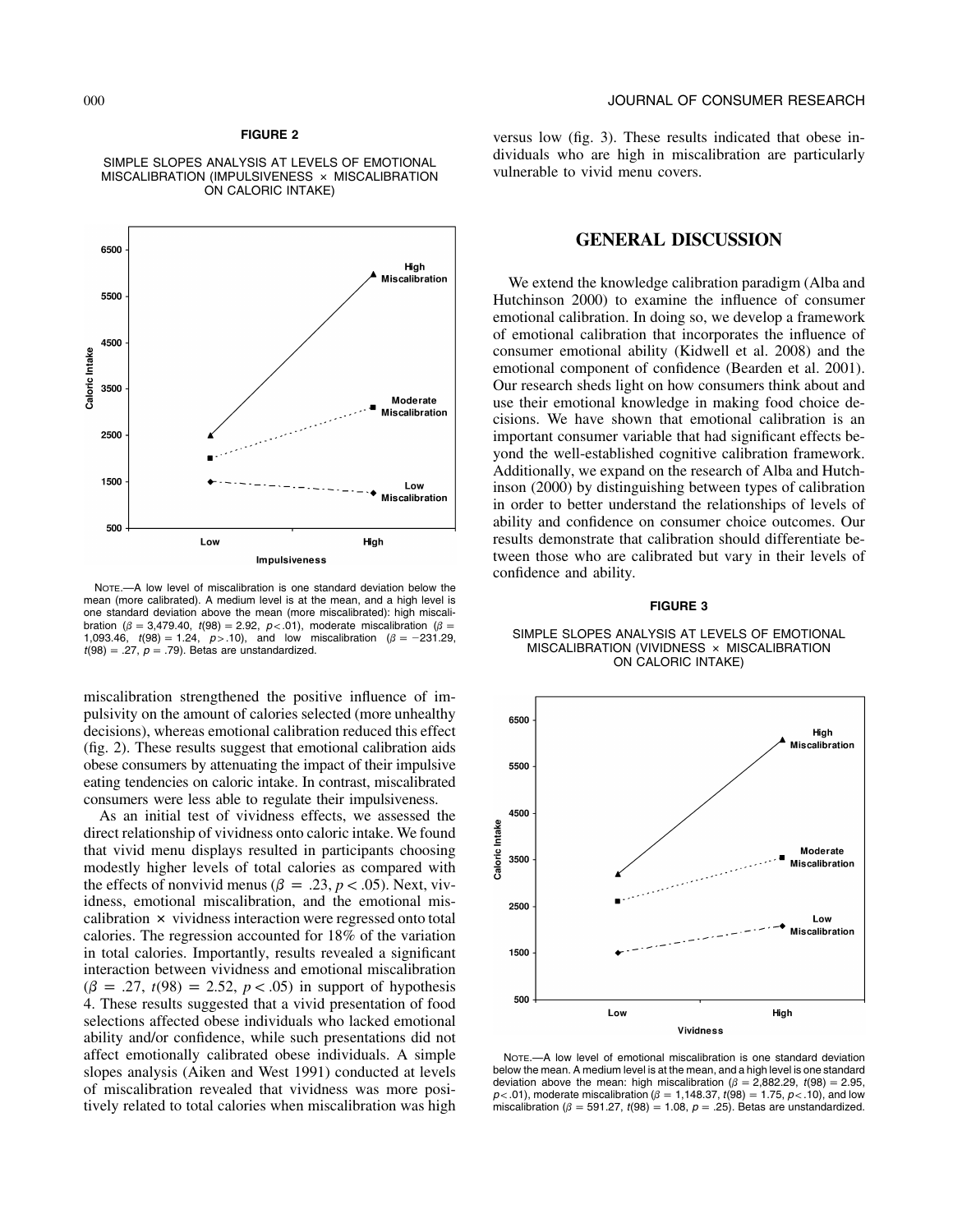# Summary of Findings

Results reveal that emotional calibration aids food choices when consumers possess both significant emotional confidence and ability. Emotional calibration predicts caloric intake beyond the effects of both cognitive ability and cognitive calibration (study 1). In study 2, a vulnerable consumer population of obese individuals is also investigated to assess the quality of their food choices relative to impulsive eating and emotional calibration. Emotional calibration moderates impulsive eating, resulting in higher-quality food decisions. For obese miscalibrated individuals, impulsivity increases caloric intake; for those who are calibrated, this influence is mitigated. Additionally, results reveal that vividness influences caloric intake for miscalibrated individuals, while calibrated individuals are not affected. These results suggest that obese consumers with decreased motivation are more likely to attend to the enticing aspects of a vivid menu cover and thus make lower-quality food choices.

## Directions for Future Research

*Cognitive Calibration versus Emotional Calibration.* Our research finds that both emotional calibration and cognitive calibration affect decision quality. Research is now needed to understand how the interaction among cognitive and emotional calibration will enhance future decisions. For example, to what degree does overconfidence in cognitive ability relate to overconfidence in emotional ability? Does knowledge at a cognitive level lead to emotional understanding, or do the two develop separately? Does cognitive and emotional confidence evolve from or drive the acquisition of this knowledge? Are there common strategies situationally invoked across cognitive and emotional domains driven by an overlapping set of antecedent precursors, or are they perhaps strategically motivated by individual differences? Alba and Hutchinson (2000) discussed cognitive miscalibration as occurring across domains and even exhibiting "traitlike" qualities. Can the same be said for emotional calibration?

*Necessary and Sufficient Conditions of Emotional Calibration.* Our research extends Kidwell et al.'s (2008) research by demonstrating that it is necessary to have substantial emotional ability but that commensurate high confidence is also needed for consumers to make the best decisions. Specifically, we have found that possessing greater ability (for both low- and high-confidence groups) is necessary and fundamental to better decisions; however, we find that consumers must also possess sufficient levels of heightened confidence to capitalize on those abilities. Gershoff and Johar (2006) have shown that the mechanism underlying cognitive calibration is motivation based. Future research is needed to demonstrate that the underlying mechanism for emotional calibration has a motivational mechanism. We have suggested that emotional confidence is also based in motivation and represents a specific form of self-understanding about one's feelings and abilities. When confronted with a decision, consumers must access their feelings toward the outcome and marshal those feelings toward action or inaction. One's self-assurance in his or her emotional knowledge can be a powerful means to motivate behavior that is consistent with the goals of the individual. While we have theorized this effect underlying emotional confidence, future research should provide further evidence to support this mechanism and empirically demonstrate its effects. In addition, future research must explore the interaction between confidence and ability to identify thresholds of emotional knowledge and confidence in emotional knowledge that consumers possess to achieve the benefits of emotional calibration.

#### *Consumer Well-Being and Transformative Research.*

An important normative direction for future research pertains to the development of education and preventive programs to inform consumers and enhance their abilities and confidence. One important question is how individuals can be taught to better understand their emotions and how these emotions can influence important decisions that affect their well-being. For example, consumers who believe that they are good at managing their emotions but who do not possess the actual ability to be able to regulate impulsive emotions are likely to routinely make very poor quality choices. These individuals must be provided feedback about their emotional confidence or they must be provided education about how to increase their ability to manage their emotions. For individuals with higher levels of emotional ability but low levels of emotional confidence, confidence could be heightened to increase motivation through providing positive feedback about decision capabilities. This research provides some guidance, for instance, on how to develop weight control programs that enhance this confidence, as opposed to health programs that emphasize negative self-conscious emotions (e.g., guilt, shame) or negative hedonic emotions (e.g., stress, anxiety; Ramanathan and Williams 2007).

The tempering effects of emotional calibration on impulsivity may provide meaningful insights into how individuals self-regulate in the face of resource depletion. Vohs and Heatherton (2000) report that chronic dieters were more prone to lose self-control when continually tempted by ice cream and snacks. Vohs and Faber (2007) extended these results and found that temporary reductions in resource capacity resulted in greater impulsive spending for high-priced items (e.g., watches or cars) as well as smaller monetary items (e.g., gum and playing cards). Chandon and Wansink (2007a) also discuss the role of self-regulation in eating behavior and the effects that health claims might have on impulsive behavior. Chandon and Wansink (2007a) found that, when consumers considered information contradicting health claims due to a healthier restaurant image (e.g., Subway vs. McDonald's), the halo effect of this image was reduced. Our research suggests that the ability to consider emotional information through emotional confidence and ability, as well as the ability to consider nutrition information, may further reduce susceptibility to these claims. Future research should examine whether emotional calibration might attenuate these types of biasing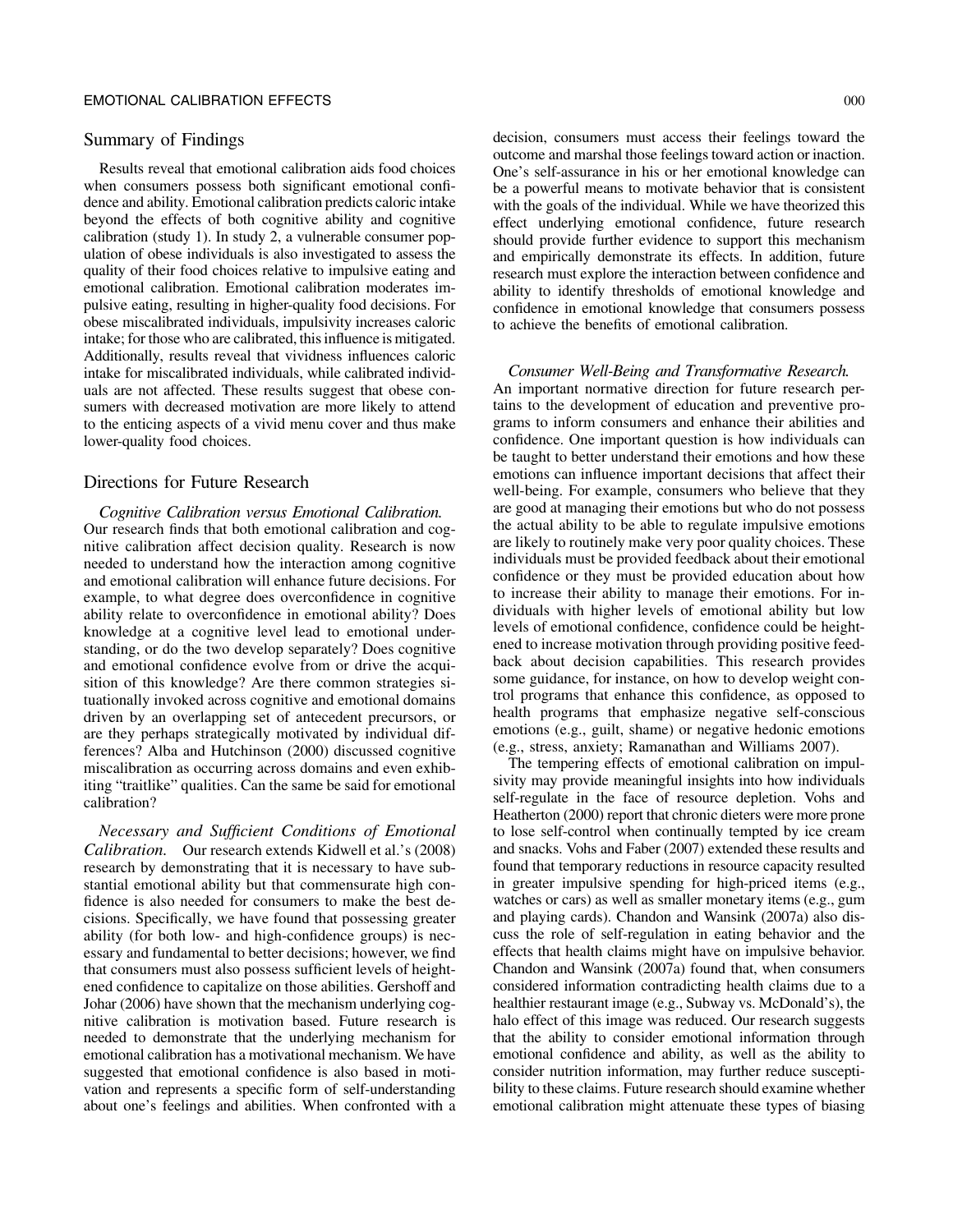effects and provide the ability to resist temptations and a loss of self-control.

In study 2, we examined only obese consumers; however, our findings have implications for a far greater range of vulnerable populations. Among these are not only consumers who are undereducated or who are poor but also shoppers who are illiterate, mentally ill, physically disabled, or addicted to drugs or alcohol. Such consumers must be able to understand and use their emotions in meeting consumption goals and, as such, this represents an enormous opportunity for future research. Many members of these vulnerable populations accomplish their goals through the assistance of others, including friends, family, salespeople, and professional assistants. This raises questions about how one's emotional calibration of abilities and confidence might relate to those assisting and advising vulnerable consumers. Thus, an area for potentially fruitful future research is to understand interpersonal emotional calibration, particularly for individuals who must interact with others when making consumer decisions, including shoppers who rely on others for assistance (e.g., visually impaired). In conclusion, it is our hope that the current research will stimulate others to investigate these issues to further reveal the importance of emotional calibration in consumer decision making.

# **REFERENCES**

- Aiken, Leona S. and Stephen G. West (1991), *Multiple Regression: Testing and Interpreting Interactions*, Newbury Park, CA: Sage.
- Alba, Joseph W. and J. Wesley Hutchinson (2000), "Knowledge Calibration: What Consumers Know and What They Think They Know," *Journal of Consumer Research*, 27 (September), 123–56.
- Barbalet, Jack M. (2001), *Emotion, Social Theory and Social Structure: A Microsociological Approach*, Cambridge: Cambridge University Press.
- Bearden, William O., David M. Hardesty, and Randall L. Rose (2001), "Consumer Self-Confidence: Refinements in Conceptualization and Measurement," *Journal of Consumer Research*, 28 (June), 121–34.
- Brucks, Merrie (1985), "The Effects of Product Class Knowledge on Information Search Behavior," *Journal of Consumer Research*, 12 (June), 1–16.
- Chandon, Pierre and Brian Wansink (2007a), "The Biasing Health Halos of Fast-Food Restaurant Health Claims: Lower Calorie Estimates and Higher Side-Dish Consumption Intentions," *Journal of Consumer Research*, 34 (October), 301–14.

——— (2007b), "Is Obesity Caused by Calorie Underestimation? A Psychophysical Model of Meal Size Estimation," *Journal of Marketing Research*, 44 (February), 21–28.

- Chua, John L., Stephen Touyz, and Andrew J. Hill (2004), "Negative Mood-Induced Overeating in Obese Binge Eaters: An Experimental Study," *International Journal of Obesity*, 28 (4), 606–10.
- Fischhoff, Baruch, Paul Slovic, and Sarah Lichtenstein (1977), "Knowing with Certainty: The Appropriateness of Extreme Confidence," *Journal of Experimental Psychology: Human Perception and Performance*, 3 (November), 552–64.

Flegal, Katherine M., Margaret D. Carroll, Cynthia L. Ogden, and

Clifford L. Johnson (2002), "Prevalence and Trends in Obesity among U.S. Adults, 1999–2000," *Journal of the American Medical Association*, 288 (14), 1723–27.

- Gershoff, Andrew D. and Gita Venkataramani Johar (2006), "Do You Know Me? Consumer Calibration of Friends' Knowledge," *Journal of Consumer Research*, 32 (March), 496–503.
- Hardesty, David M., William O. Bearden, and Jay P. Carlson (2007), "Persuasion Knowledge and Consumer Reactions to Pricing Tactics," *Journal of Retailing*, 83 (2), 199–210.
- Kahneman, Daniel and Dan Lovallo (1993), "Timid Choices and Bold Forecasts: A Cognitive Perspective on Risk Taking," *Management Science*, 39 (1), 17–31.
- Keller, Punam Anand and Lauren G. Block (1997), "Vividness Effects: A Resource-Matching Perspective," *Journal of Consumer Research*, 24 (December), 295–304.
- Kidwell, Blair, David M. Hardesty, and Terry L. Childers (2008), "Consumer Emotional Intelligence: Conceptualization, Measurement, and the Prediction of Consumer Decision Making,' *Journal of Consumer Research*, 35 (June), 154–66.
- Kozup, John C., Elizabeth H. Creyer, and Scot Burton (2003), "Making Healthy Food Choices: The Influence of a Health Claim and Nutrition Information on Consumers' Evaluations of Packaged Food Products and Restaurant Menu Items,' *Journal of Marketing*, 67 (April), 19–34.
- Lichtenstein, Sarah, Baruch Fischhoff, and Lawrence D. Phillips (1982), "Calibration of Probabilities: The State of the Art to 1980," in *Judgments under Uncertainty: Heuristics and Biases*, ed. Daniel Kahneman, Paul Slovic, and Amos Tversky, New York: Cambridge University Press, 306–34.
- Livingstone, Barbara M. and Alison E. Black (2003), "Markers of the Validity of Reported Energy Intake," *Journal of Nutrition*, 133 (3), 895–920.
- Loewenstein, George, Elke Weber, Christopher Hsee, and Ned Welch (2001), "Risk as Feelings," *Psychological Bulletin*, 127 (2), 267–86.
- Matthews, Gerald, Moshe Zeidner, and Richard D. Roberts (2003), *Emotional Intelligence: Science and Myth*, Cambridge, MA: MIT Press.
- Mayer, John D. and Peter Salovey (1997), "What Is Emotional Intelligence?" in *Emotional Development and Emotional Intelligence: Implications for Educators*, ed. Peter Salovey and David Slusher, New York: Basic, 3–31.
- Mayer, John D., Peter Salovey, and David Caruso (2000), "Models of Emotional Intelligence," in *The Handbook of Intelligence*, ed. Robert J. Sternberg, New York: Cambridge University Press, 396–420.
- Mayer, John D., Peter Salovey, David R. Caruso, and Gill Sitarenios (2003), "Measuring Emotional Intelligence with the MSCEIT V2.0," *Emotion*, 3 (1), 97–105.
- Moorman, Christine, Kristin Diehl, David Brinberg, and Blair Kidwell (2004), "Subjective Knowledge, Search Locations, and Consumer Choice," *Journal of Consumer Research*, 31 (December), 673–80.
- Nestle, Marion (2003), "Increasing Portion Size in American Diets: More Calories, More Obesity," *Journal of American Dietetic Association*, 103 (1), 39–40.
- Ortony, Andrew, Allen Collins, and Gerald L. Clore (1988), *The Cognitive Structure of Emotions*, New York: Cambridge University Press.
- Petty, Richard E., John T. Cacioppo, and David Schumann (1983), "Central and Peripheral Routes to Advertising Effectiveness: The Moderating Role of Involvement," *Journal of Consumer Research*, 10 (September), 135–46.